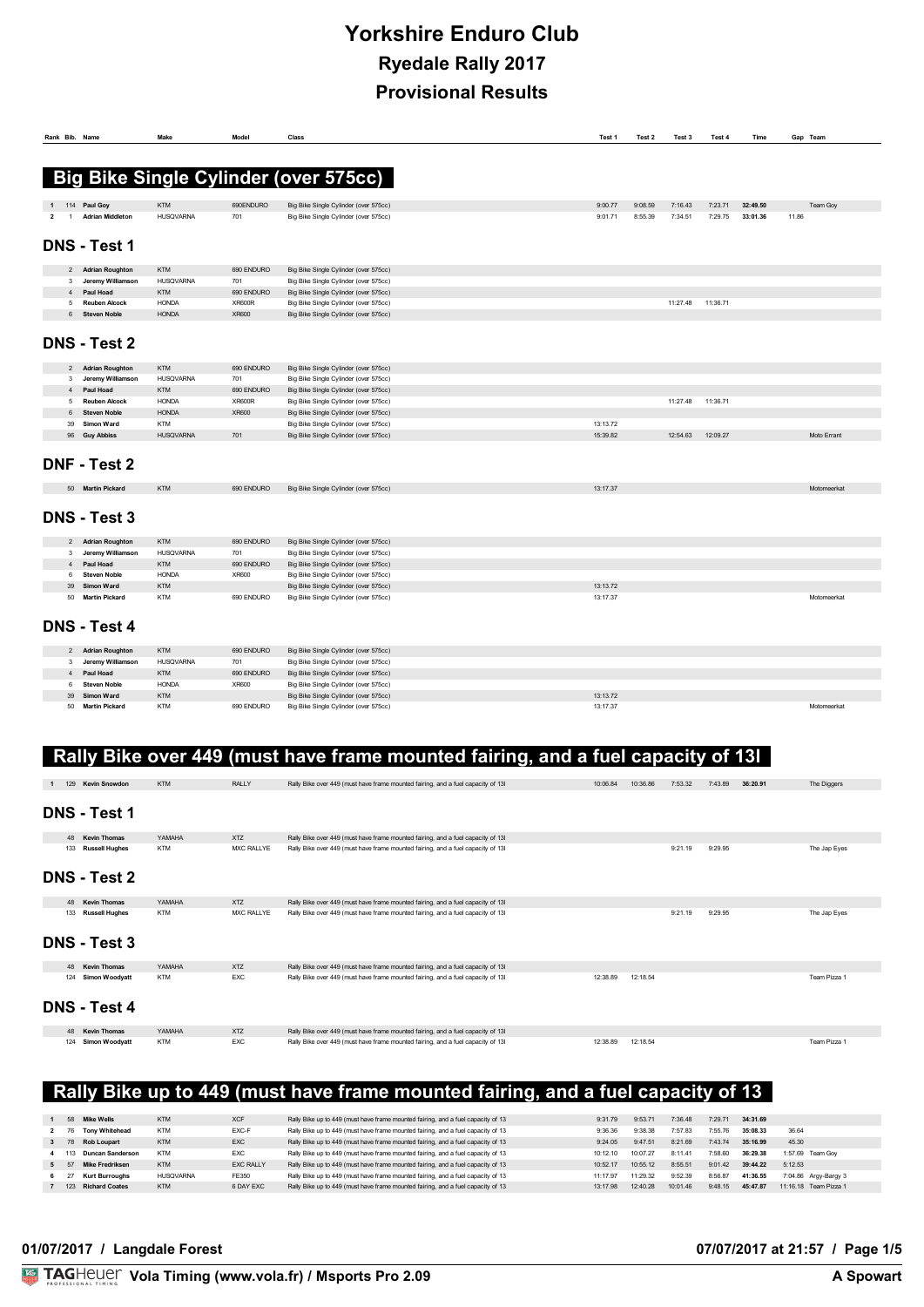| Rank Bib. Name |                      | Make            | Model                | Class                                                                            | Test 1   | Test 2   | Test 3   | Test 4   | Time | Gap Team     |
|----------------|----------------------|-----------------|----------------------|----------------------------------------------------------------------------------|----------|----------|----------|----------|------|--------------|
|                |                      |                 |                      |                                                                                  |          |          |          |          |      |              |
|                | <b>DNS - Test 1</b>  |                 |                      |                                                                                  |          |          |          |          |      |              |
|                | 34 Chris Foster      | <b>HUQVARNA</b> | <b>FE</b>            | Rally Bike up to 449 (must have frame mounted fairing, and a fuel capacity of 13 |          |          |          |          |      |              |
|                | 59 Neil Pentland     | <b>KTM</b>      | RALLY REPLICA        | Rally Bike up to 449 (must have frame mounted fairing, and a fuel capacity of 13 |          |          |          |          |      |              |
|                | <b>DNS - Test 2</b>  |                 |                      |                                                                                  |          |          |          |          |      |              |
|                | 34 Chris Foster      | <b>HUQVARNA</b> | FE                   | Rally Bike up to 449 (must have frame mounted fairing, and a fuel capacity of 13 |          |          |          |          |      |              |
| 59             | <b>Neil Pentland</b> | <b>KTM</b>      | <b>RALLY REPLICA</b> | Rally Bike up to 449 (must have frame mounted fairing, and a fuel capacity of 13 |          |          |          |          |      |              |
|                | 105 Shane Sparrow    | <b>KTM</b>      | EXC F                | Rally Bike up to 449 (must have frame mounted fairing, and a fuel capacity of 13 | 10:51.53 |          | 8:24.66  | 7:36.46  |      | Sparrow      |
|                | 132 Rob Butler       | <b>HONDA</b>    | CRF 450 X            | Rally Bike up to 449 (must have frame mounted fairing, and a fuel capacity of 13 | 15:20.47 |          | 13:03.13 | 11:11.08 |      | The Jap Eyes |
|                | <b>DNS - Test 3</b>  |                 |                      |                                                                                  |          |          |          |          |      |              |
|                | 34 Chris Foster      | <b>HUQVARNA</b> | FE                   | Rally Bike up to 449 (must have frame mounted fairing, and a fuel capacity of 13 |          |          |          |          |      |              |
| 59             | <b>Neil Pentland</b> | <b>KTM</b>      | RALLY REPLICA        | Rally Bike up to 449 (must have frame mounted fairing, and a fuel capacity of 13 |          |          |          |          |      |              |
|                | <b>DNS - Test 4</b>  |                 |                      |                                                                                  |          |          |          |          |      |              |
|                | 34 Chris Foster      | <b>HUQVARNA</b> | FE                   | Rally Bike up to 449 (must have frame mounted fairing, and a fuel capacity of 13 |          |          |          |          |      |              |
| 43             | <b>James Ford</b>    | <b>BETA</b>     | 430 RR RACING        | Rally Bike up to 449 (must have frame mounted fairing, and a fuel capacity of 13 | 8:53.11  | 8:42.69  | 6:47.92  |          |      |              |
| 59             | <b>Neil Pentland</b> | <b>KTM</b>      | RALLY REPLICA        | Rally Bike up to 449 (must have frame mounted fairing, and a fuel capacity of 13 |          |          |          |          |      |              |
| 127            | <b>Nigel Plummer</b> | <b>KTM</b>      | EXC                  | Rally Bike up to 449 (must have frame mounted fairing, and a fuel capacity of 13 | 15:21.57 | 16:18.90 | 12:35.12 |          |      | Team Plum    |

# **Rally Lite 1 (enduro based machines, 2 strokes up to 250cc and 4 strokes up to 3**

| $\mathbf{1}$            | 25     | Jon Weir                  | <b>KTM</b>           | <b>EXC</b>      | Rally Lite 1 (enduro based machines, 2 strokes up to 250cc and 4 strokes up to 3 | 9:29.57  | 8:42.87  | 6:57.87  | 6:40.83             | 31:51.14 |                  | Argy Bargy 3                 |
|-------------------------|--------|---------------------------|----------------------|-----------------|----------------------------------------------------------------------------------|----------|----------|----------|---------------------|----------|------------------|------------------------------|
| $\overline{2}$          | 15     | <b>Robert Quayle</b>      | <b>KTM</b>           | <b>EXC</b>      | Rally Lite 1 (enduro based machines, 2 strokes up to 250cc and 4 strokes up to 3 | 9:05.82  | 8:55.35  | 7:05.32  | 6:53.96             | 32:00.45 | 9.31             | Blue Flag Racing 2           |
| $\mathbf{3}$            | 12     | <b>Steve Hague</b>        | <b>HUSQVARNA</b>     | FE350           | Rally Lite 1 (enduro based machines, 2 strokes up to 250cc and 4 strokes up to 3 | 8:54.11  | 8:56.79  | 7:25.51  | 7:31.83             | 32:48.24 | 57.10            | <b>Blue Flag Racing</b>      |
| $\overline{\mathbf{4}}$ | 103    | <b>Richard Rowley</b>     | <b>KTM</b>           | <b>EXC</b>      | Rally Lite 1 (enduro based machines, 2 strokes up to 250cc and 4 strokes up to 3 | 9:15.99  | 9:23.07  | 7:41.28  | 7:18.60             | 33:38.94 | 1:47.80          | Shambles                     |
| 5                       | 70     | <b>Scott Stevens</b>      | <b>KTM</b>           | 350 EXCF        | Rally Lite 1 (enduro based machines, 2 strokes up to 250cc and 4 strokes up to 3 | 9:38.59  | 9:33.09  | 7:32.21  | 7:40.70             | 34:24.59 | 2:33.45          |                              |
| 6                       | 149    | <b>Ben Potts</b>          | YAMAHA               | <b>WR250F</b>   | Rally Lite 1 (enduro based machines, 2 strokes up to 250cc and 4 strokes up to 3 | 9:49.62  | 9:29.92  | 7:59.54  | 7:21.91             | 34:40.99 |                  | 2:49.85 WYLR 2               |
| $\overline{7}$          | 18     | <b>lain Davis</b>         | <b>KTM</b>           | <b>EXC</b>      | Rally Lite 1 (enduro based machines, 2 strokes up to 250cc and 4 strokes up to 3 | 9:20.54  | 9:43.60  | 7:51.90  | 7:47.50             | 34:43.54 |                  | 2:52.40 Aaah Team Peak       |
| 8                       | 106    | <b>Andrew Jackson</b>     | <b>HUSQVARNA</b>     | FE 350          | Rally Lite 1 (enduro based machines, 2 strokes up to 250cc and 4 strokes up to 3 | 9:37.47  | 9:31.27  | 7:44.17  | 7:59.30             | 34:52.21 |                  | 3:01.07 Team Dicko           |
| 9                       | 16     | <b>Peter Beaumont</b>     | <b>KTM</b>           | EXC350F         | Rally Lite 1 (enduro based machines, 2 strokes up to 250cc and 4 strokes up to 3 | 9:39.47  | 10:02.96 | 7:55.99  | 7:18.46             | 34:56.88 | 3:05.74          | Blue Flag Racing 3           |
| 10                      | 116    | Karl Linsell              | <b>KTM</b>           | <b>EXC</b>      | Rally Lite 1 (enduro based machines, 2 strokes up to 250cc and 4 strokes up to 3 | 10:08.03 | 10:18.52 | 7:27.95  | 7:13.26             | 35:07.76 |                  | 3:16.62 Team Granby          |
|                         | 11 140 | <b>Chris Meakin</b>       | <b>BETA</b>          | 250RR           | Rally Lite 1 (enduro based machines, 2 strokes up to 250cc and 4 strokes up to 3 | 10:17.71 | 10:17.21 | 7:51.57  | 7:44.56             | 36:11.05 | 4:19.91 Trac 2   |                              |
| $12 \overline{ }$       | 21     | <b>Jason Hales</b>        | <b>KTM</b>           | 350 EXC-F       | Rally Lite 1 (enduro based machines, 2 strokes up to 250cc and 4 strokes up to 3 | 10:03.08 | 9:36.14  | 8:41.94  | 7:59.54             | 36:20.70 |                  | 4:29.56 Arav Barav 1         |
| 13                      | 11     | <b>Mark Wilson</b>        | <b>KTM</b>           | <b>250 EXC</b>  | Rally Lite 1 (enduro based machines, 2 strokes up to 250cc and 4 strokes up to 3 | 10:04.78 | 9:50.81  | 8:35.77  | 8:13.80             | 36:45.16 | 4:54.02          | Blue Flag Racing             |
| 14                      | 67     | <b>Robin Lynch</b>        | <b>HUSQVARNA</b>     | <b>TE310R</b>   | Rally Lite 1 (enduro based machines, 2 strokes up to 250cc and 4 strokes up to 3 | 10:52.68 | 10:39.39 | 7:41.75  | 7:47.76             | 37:01.58 | 5:10.44          |                              |
| 15                      | 148    | <b>Andrew S Mcmahon</b>   | YAMAHA               | <b>WR</b>       | Rally Lite 1 (enduro based machines, 2 strokes up to 250cc and 4 strokes up to 3 | 10:29.22 | 10:22.43 | 8:20.65  | 7:53.15             | 37:05.45 |                  | 5:14.31 WYLR 2               |
| 16                      | 84     | <b>Meirion Scourfield</b> | <b>KTM</b>           | <b>EXC</b>      | Rally Lite 1 (enduro based machines, 2 strokes up to 250cc and 4 strokes up to 3 | 10:17.93 | 10:11.95 | 8:28.18  | 8:10.17             | 37:08.23 | 5:17.09 DDBC     |                              |
| 17                      | 83     | <b>Dylan Williams</b>     | <b>KTM</b>           | <b>EXC</b>      | Rally Lite 1 (enduro based machines, 2 strokes up to 250cc and 4 strokes up to 3 | 10:03.14 | 10:30.63 | 8:28.78  | 8:11.17             | 37:13.72 | 5:22.58 DDBC     |                              |
| 18                      | 14     | <b>Richard Robinson</b>   | SHERCO               | SER F           | Rally Lite 1 (enduro based machines, 2 strokes up to 250cc and 4 strokes up to 3 | 10:05.33 | 10:37.92 | 8:14.95  | 8:53.29             | 37:51.49 | 6:00.35          | Blue Flag Racing 2           |
| 19                      | 69     | <b>Roger Hawkins</b>      | <b>KTM</b>           | 450 EXC         | Rally Lite 1 (enduro based machines, 2 strokes up to 250cc and 4 strokes up to 3 | 11:06.18 | 10:32.55 | 8:15.84  | 8:07.57             | 38:02.14 | 6:11.00          |                              |
| 20                      | 135    | John Abbot                | <b>KTM</b>           | <b>EXC</b>      | Rally Lite 1 (enduro based machines, 2 strokes up to 250cc and 4 strokes up to 3 | 10:27.04 | 11:08.32 | 8:46.89  | 7:48.19             | 38:10.44 |                  | 6:19.30 Too Chumps           |
| 21                      | 19     | <b>Richard Jones</b>      | <b>KTM</b>           | 350 EXC-F       | Rally Lite 1 (enduro based machines, 2 strokes up to 250cc and 4 strokes up to 3 | 10:04.42 | 11:47.77 | 8:29.42  | 8:05.72             | 38:27.33 |                  | 6:36.19 Aaah Team Peak       |
| 22                      | 101    | Jonathan Guv              | <b>KTM</b>           | <b>EXCF</b>     | Rally Lite 1 (enduro based machines, 2 strokes up to 250cc and 4 strokes up to 3 | 10:14.20 | 10:35.18 | 8:27.17  | 9:56.37             | 39:12.92 | 7:21.78 Raddi    |                              |
| 23                      | 121    | <b>Richard Keen</b>       | <b>KTM</b>           | <b>EXC</b>      | Rally Lite 1 (enduro based machines, 2 strokes up to 250cc and 4 strokes up to 3 | 10:50.27 | 11:36.86 | 9:20.78  | 9:12.88             | 41:00.79 |                  | 9:09.65 Team Peak Slow       |
| 24                      | 64     | <b>Peter Rough</b>        | <b>KTM</b>           | EXC-F           | Rally Lite 1 (enduro based machines, 2 strokes up to 250cc and 4 strokes up to 3 | 11:03.37 | 12:33.95 | 9:42.30  | 8:57.22             | 42:16.84 | 10:25.70         |                              |
| 25                      | 66     | <b>Robert Mclean</b>      | <b>HUSQVARNA</b>     | FE350           | Rally Lite 1 (enduro based machines, 2 strokes up to 250cc and 4 strokes up to 3 | 12:34.23 | 11:46.82 | 9:09.24  | 9:10.10             | 42:40.39 | 10:49.25         |                              |
| 26                      | 138    | <b>Paul Outhwaite</b>     | SHERCO               | <b>SEFR 250</b> | Rally Lite 1 (enduro based machines, 2 strokes up to 250cc and 4 strokes up to 3 | 11:33.30 | 11:58.26 | 9:34.17  | 9:35.40             | 42:41.13 | 10:49.99 Trac 1  |                              |
| 27                      | 74     | <b>Timothy Philp</b>      | <b>KTM</b>           | <b>FXCF</b>     | Rally Lite 1 (enduro based machines, 2 strokes up to 250cc and 4 strokes up to 3 | 12.4279  | 12:16.05 | 9.08.35  | 8:51.95             | 42:59.14 | 11:08.00         |                              |
| 28                      | 22     | Neil Marsh                | YAMAHA               | <b>WR250F</b>   | Rally Lite 1 (enduro based machines, 2 strokes up to 250cc and 4 strokes up to 3 | 11:38.29 | 11:55.87 | 10:25.84 | 9:48.53             | 43:48.53 |                  | 11:57.39 Argy Bargy 1        |
| 29                      | 41     | <b>Gary Nelson</b>        | <b>HONDA</b>         | CRF             | Rally Lite 1 (enduro based machines, 2 strokes up to 250cc and 4 strokes up to 3 | 12:40.50 | 13:01.42 | 10:07.05 | 9:50.24             | 45:39.21 | 13:48.07         |                              |
| 30                      | 68     | Dale Walker               | <b>KTM</b>           | <b>EXCF</b>     | Rally Lite 1 (enduro based machines, 2 strokes up to 250cc and 4 strokes up to 3 | 14:39.05 | 13:41.57 | 9:57.63  | 9:44.64             | 48:02.89 | 16:11.75         |                              |
| 31                      | 60     | <b>Nick Stott</b>         | RIF.IU               | <b>MRT</b>      | Rally Lite 1 (enduro based machines, 2 strokes up to 250cc and 4 strokes up to 3 | 12:36.35 | 12:54.09 | 11:59.21 | 10:51.62            | 48:21.27 | 16:30.13         |                              |
| 32                      | 153    | <b>Nick Hammerton</b>     | <b>HONDA</b>         | CRF             | Rally Lite 1 (enduro based machines, 2 strokes up to 250cc and 4 strokes up to 3 | 13:20.75 | 13:33.63 | 11:33.76 | 11:08.60            | 49:36.74 |                  | 17:45.60 WYLR-Batley Chapter |
| 33                      | 139    | <b>Simon Bridge</b>       | <b>KTM</b>           | 200 EXC         | Rally Lite 1 (enduro based machines, 2 strokes up to 250cc and 4 strokes up to 3 | 13:29.50 | 13:32.98 | 11:30.59 | 11:12.00            | 49:45.07 | 17:53.93 Trac 1  |                              |
| 34                      | 94     | <b>Rod Moorhouse</b>      | <b>MONTESA HONDA</b> | 4 RIDE          | Rally Lite 1 (enduro based machines, 2 strokes up to 250cc and 4 strokes up to 3 | 13:05.90 | 18:21.53 | 10:25.27 | 11:41.11            | 53:33.81 | 21:42.67 Marsden |                              |
| 35                      | 47     | <b>Karl Hampson</b>       | <b>HUSQVARNA</b>     | FE.             | Rally Lite 1 (enduro based machines, 2 strokes up to 250cc and 4 strokes up to 3 | 14:29.43 | 16:24.94 | 12:27.52 | 12:16.86            | 55:38.75 | 23:47.61         |                              |
| 36                      | 152    | <b>Matthew Hallas</b>     | <b>HUSQVARNA</b>     | FE350           | Rally Lite 1 (enduro based machines, 2 strokes up to 250cc and 4 strokes up to 3 | 15:27.06 | 16:29.01 | 13:30.42 | 12:32.96            | 57:59.45 |                  | 26:08.31 WYLR-Batley Chapter |
| 37                      | 55     | <b>Martin Whitehouse</b>  | <b>KTM</b>           | 350 EXCF        | Rally Lite 1 (enduro based machines, 2 strokes up to 250cc and 4 strokes up to 3 | 19:24.18 | 35:43.92 | 10:05.46 | 10:00.05 1h15:13.61 |          | 43:22.47         |                              |
|                         |        |                           |                      |                 |                                                                                  |          |          |          |                     |          |                  |                              |

## **DNS - Test 1**

| 29 Andrew Rayner      | <b>HUSQVARNA</b> | TE             | Rally Lite 1 (enduro based machines, 2 strokes up to 250cc and 4 strokes up to 3 |          |         |         |
|-----------------------|------------------|----------------|----------------------------------------------------------------------------------|----------|---------|---------|
| 33 Chris Barwick      | <b>KTM</b>       | 250EXCF        | Rally Lite 1 (enduro based machines, 2 strokes up to 250cc and 4 strokes up to 3 |          |         |         |
| 38 Danny King         | <b>HONDA</b>     | <b>XR250R</b>  | Rally Lite 1 (enduro based machines, 2 strokes up to 250cc and 4 strokes up to 3 |          |         |         |
| 46 John Spear         | <b>KTM</b>       | 350 EXC-F      | Rally Lite 1 (enduro based machines, 2 strokes up to 250cc and 4 strokes up to 3 |          |         |         |
| 56 Matthew Caldecourt | <b>KTM</b>       | EXC-F          | Rally Lite 1 (enduro based machines, 2 strokes up to 250cc and 4 strokes up to 3 | 10:52.08 | 9:32.63 |         |
| 63 Paul Mckie         | <b>KTM</b>       | <b>EXC</b>     | Rally Lite 1 (enduro based machines, 2 strokes up to 250cc and 4 strokes up to 3 |          |         |         |
| 143 John Taylor       | <b>KTM</b>       | <b>EXC 250</b> | Rally Lite 1 (enduro based machines, 2 strokes up to 250cc and 4 strokes up to 3 |          |         | Trac 65 |
| 150 Tom Highley       | <b>HONDA</b>     | XR             | Rally Lite 1 (enduro based machines, 2 strokes up to 250cc and 4 strokes up to 3 |          |         | WYLR 3  |
|                       |                  |                |                                                                                  |          |         |         |

### **DNS - Test 2**

| 28 Adrian Boulton     | <b>HUSQVARNA</b> | FE350          | Rally Lite 1 (enduro based machines, 2 strokes up to 250cc and 4 strokes up to 3 | 15:26.38 | 12:37.17 | 11:25.16 |                 |
|-----------------------|------------------|----------------|----------------------------------------------------------------------------------|----------|----------|----------|-----------------|
| 29 Andrew Ravner      | <b>HUSQVARNA</b> | TE.            | Rally Lite 1 (enduro based machines, 2 strokes up to 250cc and 4 strokes up to 3 |          |          |          |                 |
| 33 Chris Barwick      | <b>KTM</b>       | 250EXCF        | Rally Lite 1 (enduro based machines, 2 strokes up to 250cc and 4 strokes up to 3 |          |          |          |                 |
| 38 Danny King         | <b>HONDA</b>     | <b>XR250R</b>  | Rally Lite 1 (enduro based machines, 2 strokes up to 250cc and 4 strokes up to 3 |          |          |          |                 |
| 45 John Cotterill     | YAMAHA           | <b>WR250 F</b> | Rally Lite 1 (enduro based machines, 2 strokes up to 250cc and 4 strokes up to 3 | 17:07.76 | 13:18.18 | 15:31.24 |                 |
| 46 John Spear         | <b>KTM</b>       | 350 EXC-F      | Rally Lite 1 (enduro based machines, 2 strokes up to 250cc and 4 strokes up to 3 |          |          |          |                 |
| 56 Matthew Caldecourt | <b>KTM</b>       | EXC-F          | Rally Lite 1 (enduro based machines, 2 strokes up to 250cc and 4 strokes up to 3 |          | 10:52.08 | 9:32.63  |                 |
| 62 Paul Johnson       | <b>KTM</b>       | FREERIDE 350   | Rally Lite 1 (enduro based machines, 2 strokes up to 250cc and 4 strokes up to 3 | 11:58.30 |          |          |                 |
| 63 Paul Mckie         | <b>KTM</b>       | <b>EXC</b>     | Rally Lite 1 (enduro based machines, 2 strokes up to 250cc and 4 strokes up to 3 |          |          |          |                 |
| 85 Brian Graham       | YAMAHA           | <b>WR250F</b>  | Rally Lite 1 (enduro based machines, 2 strokes up to 250cc and 4 strokes up to 3 | 15:15.83 |          |          | Die Trying Crew |
| 95 Eden Williams      | KAWASAKI         | <b>KLX250S</b> | Rally Lite 1 (enduro based machines, 2 strokes up to 250cc and 4 strokes up to 3 | 12:47.96 |          |          | Moto Errant     |

### **01/07/2017 / Langdale Forest 07/07/2017 at 21:57 / Page 2/5**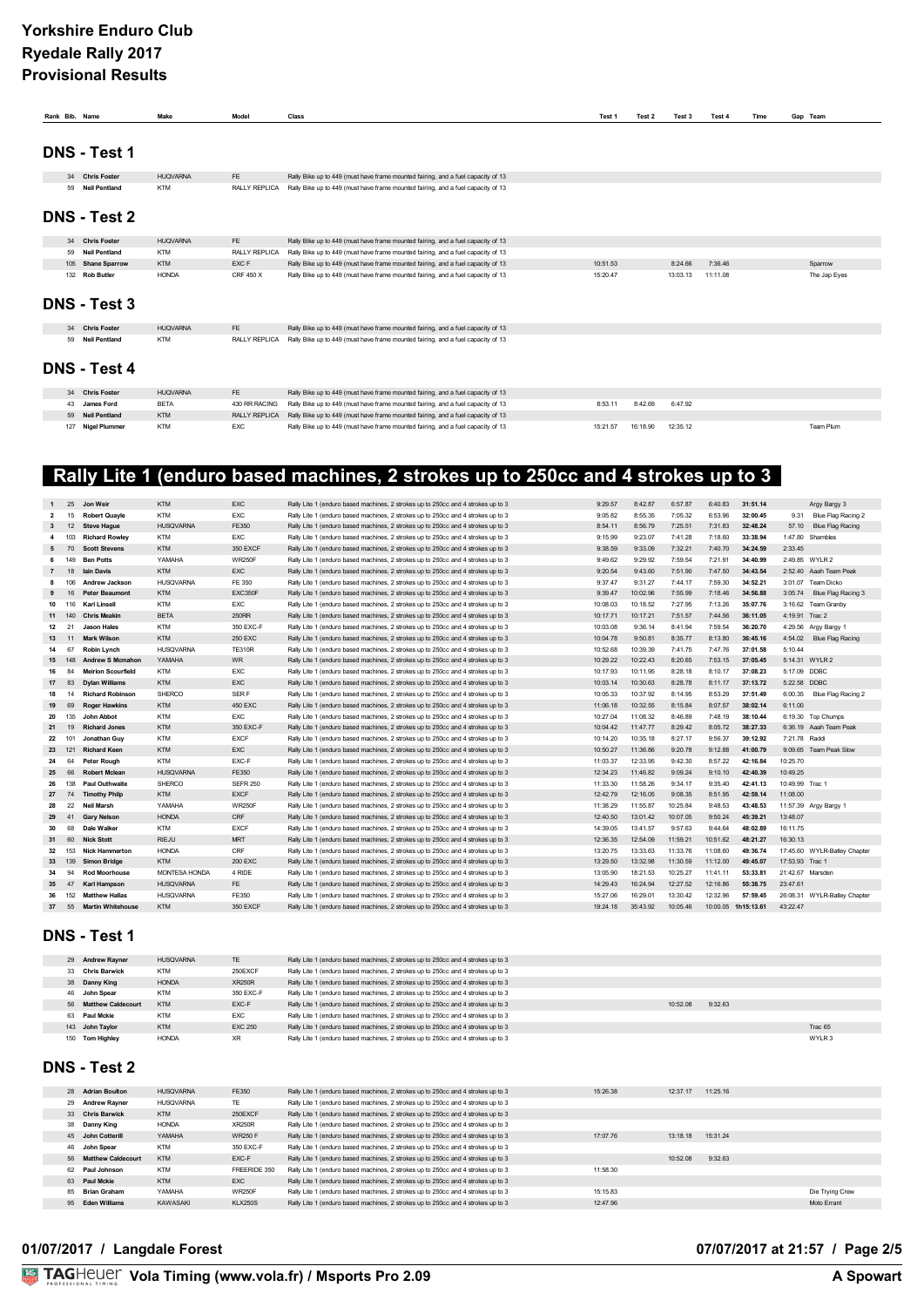## **Yorkshire Enduro Club Ryedale Rally 2017 Provisional Results**

| Rank Bib. Name |                     | Make               | Model          | Class                                                                            | Test 1   | Test 2   | Test 3   | Test 4   | Time | Gap Team          |
|----------------|---------------------|--------------------|----------------|----------------------------------------------------------------------------------|----------|----------|----------|----------|------|-------------------|
|                |                     |                    |                |                                                                                  |          |          |          |          |      |                   |
|                | 143 John Taylor     | <b>KTM</b>         | <b>EXC 250</b> | Rally Lite 1 (enduro based machines, 2 strokes up to 250cc and 4 strokes up to 3 |          |          |          |          |      | Trac 65           |
|                | 147 Mathew Highley  | <b>HONDA</b>       | <b>XR</b>      | Rally Lite 1 (enduro based machines, 2 strokes up to 250cc and 4 strokes up to 3 | 15:31.42 |          | 12:56.55 | 13:07.33 |      | WYLR <sub>2</sub> |
|                | 150 Tom Highley     | <b>HONDA</b>       | <b>XR</b>      | Rally Lite 1 (enduro based machines, 2 strokes up to 250cc and 4 strokes up to 3 |          |          |          |          |      | WYLR 3            |
|                | DNF - Test 2        |                    |                |                                                                                  |          |          |          |          |      |                   |
|                | 23 Graham Knight    | <b>KTM</b>         | 350 EXC F      | Rally Lite 1 (enduro based machines, 2 strokes up to 250cc and 4 strokes up to 3 | 11:35.21 |          |          |          |      | Argy Bargy 2      |
|                | <b>DNS - Test 3</b> |                    |                |                                                                                  |          |          |          |          |      |                   |
|                | 23 Graham Knight    | <b>KTM</b>         | 350 EXC F      | Rally Lite 1 (enduro based machines, 2 strokes up to 250cc and 4 strokes up to 3 | 11:35.21 |          |          |          |      | Argy Bargy 2      |
|                | 29 Andrew Rayner    | <b>HUSQVARNA</b>   | TE             | Rally Lite 1 (enduro based machines, 2 strokes up to 250cc and 4 strokes up to 3 |          |          |          |          |      |                   |
|                | 32 Chris Addi       | <b>HUSQUAVARNA</b> | FE.            | Rally Lite 1 (enduro based machines, 2 strokes up to 250cc and 4 strokes up to 3 | 12:23.27 | 16:33.26 |          |          |      | Raddi             |
|                | 33 Chris Barwick    | <b>KTM</b>         | 250EXCF        | Rally Lite 1 (enduro based machines, 2 strokes up to 250cc and 4 strokes up to 3 |          |          |          |          |      |                   |
| 38             | Danny King          | <b>HONDA</b>       | <b>XR250R</b>  | Rally Lite 1 (enduro based machines, 2 strokes up to 250cc and 4 strokes up to 3 |          |          |          |          |      |                   |
| 46             | John Spear          | <b>KTM</b>         | 350 EXC-F      | Rally Lite 1 (enduro based machines, 2 strokes up to 250cc and 4 strokes up to 3 |          |          |          |          |      |                   |
|                | 62 Paul Johnson     | <b>KTM</b>         | FREERIDE 350   | Rally Lite 1 (enduro based machines, 2 strokes up to 250cc and 4 strokes up to 3 | 11:58.30 |          |          |          |      |                   |
|                | 63 Paul Mckie       | <b>KTM</b>         | <b>EXC</b>     | Rally Lite 1 (enduro based machines, 2 strokes up to 250cc and 4 strokes up to 3 |          |          |          |          |      |                   |
|                | 85 Brian Graham     | YAMAHA             | <b>WR250F</b>  | Rally Lite 1 (enduro based machines, 2 strokes up to 250cc and 4 strokes up to 3 | 15:15.83 |          |          |          |      | Die Trying Crew   |
|                | 86 Matty Bruce      | <b>KTM</b>         | 350 EXC-F      | Rally Lite 1 (enduro based machines, 2 strokes up to 250cc and 4 strokes up to 3 | 12:21.46 | 11:07.40 |          |          |      | Die Trying Crew   |
|                | 95 Eden Williams    | <b>KAWASAKI</b>    | <b>KLX250S</b> | Rally Lite 1 (enduro based machines, 2 strokes up to 250cc and 4 strokes up to 3 | 12:47.96 |          |          |          |      | Moto Errant       |
|                | 100 Glen Rattray    | <b>HUSQVARNA</b>   | FE350          | Rally Lite 1 (enduro based machines, 2 strokes up to 250cc and 4 strokes up to 3 | 11:22.11 | 10:58.98 |          |          |      | Raddi             |
|                | 143 John Taylor     | <b>KTM</b>         | <b>EXC 250</b> | Rally Lite 1 (enduro based machines, 2 strokes up to 250cc and 4 strokes up to 3 |          |          |          |          |      | Trac 65           |
|                | 150 Tom Highley     | <b>HONDA</b>       | <b>XR</b>      | Rally Lite 1 (enduro based machines, 2 strokes up to 250cc and 4 strokes up to 3 |          |          |          |          |      | WYLR 3            |
|                | <b>DNS - Test 4</b> |                    |                |                                                                                  |          |          |          |          |      |                   |
|                | 23 Graham Knight    | <b>KTM</b>         | 350 EXC F      | Rally Lite 1 (enduro based machines, 2 strokes up to 250cc and 4 strokes up to 3 | 11:35.21 |          |          |          |      | Argy Bargy 2      |
|                | 29 Andrew Rayner    | <b>HUSQVARNA</b>   | <b>TE</b>      | Rally Lite 1 (enduro based machines, 2 strokes up to 250cc and 4 strokes up to 3 |          |          |          |          |      |                   |
|                | 32 Chris Addi       | <b>HUSQUAVARNA</b> | FE             | Rally Lite 1 (enduro based machines, 2 strokes up to 250cc and 4 strokes up to 3 | 12:23.27 | 16:33.26 |          |          |      | Raddi             |
|                | 33 Chris Barwick    | <b>KTM</b>         | 250EXCF        | Rally Lite 1 (enduro based machines, 2 strokes up to 250cc and 4 strokes up to 3 |          |          |          |          |      |                   |
|                | 38 Danny King       | <b>HONDA</b>       | <b>XR250R</b>  | Rally Lite 1 (enduro based machines, 2 strokes up to 250cc and 4 strokes up to 3 |          |          |          |          |      |                   |
| 46             | John Spear          | <b>KTM</b>         | 350 EXC-F      | Rally Lite 1 (enduro based machines, 2 strokes up to 250cc and 4 strokes up to 3 |          |          |          |          |      |                   |
|                | 62 Paul Johnson     | <b>KTM</b>         | FREERIDE 350   | Rally Lite 1 (enduro based machines, 2 strokes up to 250cc and 4 strokes up to 3 | 11:58.30 |          |          |          |      |                   |
|                | 63 Paul Mckie       | KTM                | EXC            | Rally Lite 1 (enduro based machines, 2 strokes up to 250cc and 4 strokes up to 3 |          |          |          |          |      |                   |
| 85             | <b>Brian Graham</b> | YAMAHA             | <b>WR250F</b>  | Rally Lite 1 (enduro based machines, 2 strokes up to 250cc and 4 strokes up to 3 | 15:15.83 |          |          |          |      | Die Trying Crew   |
|                | 86 Matty Bruce      | <b>KTM</b>         | 350 EXC-F      | Rally Lite 1 (enduro based machines, 2 strokes up to 250cc and 4 strokes up to 3 | 12:21.46 | 11:07.40 |          |          |      | Die Trying Crew   |
|                | 95 Eden Williams    | <b>KAWASAKI</b>    | <b>KLX250S</b> | Rally Lite 1 (enduro based machines, 2 strokes up to 250cc and 4 strokes up to 3 | 12:47.96 |          |          |          |      | Moto Errant       |
| 100            | <b>Glen Rattray</b> | <b>HUSQVARNA</b>   | FE350          | Rally Lite 1 (enduro based machines, 2 strokes up to 250cc and 4 strokes up to 3 | 11:22.11 | 10:58.98 |          |          |      | Raddi             |
|                | 126 Neil Plummer    | <b>KTM</b>         | EXC            | Rally Lite 1 (enduro based machines, 2 strokes up to 250cc and 4 strokes up to 3 | 15:13.52 | 16:05.59 | 10:15.77 |          |      | Team Plum         |
|                | 143 John Taylor     | <b>KTM</b>         | <b>EXC 250</b> | Rally Lite 1 (enduro based machines, 2 strokes up to 250cc and 4 strokes up to 3 |          |          |          |          |      | Trac 65           |
|                | 145 Danny Wright    | <b>KTM</b>         | <b>EXCF</b>    | Rally Lite 1 (enduro based machines, 2 strokes up to 250cc and 4 strokes up to 3 | 9:25.38  | 9:21.33  | 7:29.24  |          |      | Wrights Mazda     |
|                | 146 Gordon Wright   | <b>KTM</b>         | <b>EXCF</b>    | Rally Lite 1 (enduro based machines, 2 strokes up to 250cc and 4 strokes up to 3 | 11:53.78 | 11:39.00 | 9:22.41  |          |      | Wrights Mazda     |
|                | 150 Tom Highley     | <b>HONDA</b>       | <b>XR</b>      | Rally Lite 1 (enduro based machines, 2 strokes up to 250cc and 4 strokes up to 3 |          |          |          |          |      | WYLR 3            |

# **Rally Lite 2 (enduro based machines, 2 strokes over 250cc and 4 strokes over 350**

|                | 35              | <b>Chris Green</b>      | <b>KTM</b>       | <b>EXC</b>       | Rally Lite 2 (enduro based machines, 2 strokes over 250cc and 4 strokes over 350 | 8:28.49  | 8:41.23  | 6:46.59  | 6:27.55  | 30:23.86 |                               |
|----------------|-----------------|-------------------------|------------------|------------------|----------------------------------------------------------------------------------|----------|----------|----------|----------|----------|-------------------------------|
| $\overline{2}$ | 13              | <b>Nigel Beaumont</b>   | YAMAHA           | <b>WR450F</b>    | Rally Lite 2 (enduro based machines, 2 strokes over 250cc and 4 strokes over 350 | 8:29.26  | 8:57.27  | 7.0942   | 6:59.41  | 31:35.36 | 1:11.50<br>Blue Flag Racing 2 |
| 3              | 82              | <b>Cefin Evans</b>      | <b>KTM</b>       | <b>EXC</b>       | Rally Lite 2 (enduro based machines, 2 strokes over 250cc and 4 strokes over 350 | 8:47.93  | 8:56.56  | 7:12.23  | 7:32.97  | 32:29.69 | 2:05.83<br><b>DDBC</b>        |
| 4              | 10              | Dave Leach              | <b>TM</b>        | EN450            | Rally Lite 2 (enduro based machines, 2 strokes over 250cc and 4 strokes over 350 | 8:47.20  | 8:48.05  | 7:27.31  | 7:30.46  | 32:33.02 | 2:09.16<br>Blue Flag Racing   |
| 5              | 125             | <b>Anthony Foster</b>   | <b>KTM</b>       | <b>EXC</b>       | Rally Lite 2 (enduro based machines, 2 strokes over 250cc and 4 strokes over 350 | 9:18.55  | 9:09.80  | 7:35.58  | 7:22.92  | 33:26.85 | 3:02.99<br>Team Pizza 2       |
| 6              | 51              | <b>Darran Gill</b>      | <b>HONDA</b>     | CRF450X          | Rally Lite 2 (enduro based machines, 2 strokes over 250cc and 4 strokes over 350 | 9:34.91  | 9:09.85  | 7:50.28  | 7:30.44  | 34:05.48 | 3:41.62 Motomeerkat           |
| $\overline{7}$ | 109             | <b>Andrew Stanton</b>   | <b>KTM</b>       | 300EXC           | Rally Lite 2 (enduro based machines, 2 strokes over 250cc and 4 strokes over 350 | 9:19.82  | 9:54.61  | 7:37.05  | 7:28.24  | 34:19.72 | 3:55.86 Team GLC 1            |
| 8              | 71              | <b>Stephen Leaming</b>  | <b>KTM</b>       | <b>EXC</b>       | Rally Lite 2 (enduro based machines, 2 strokes over 250cc and 4 strokes over 350 | 9:47.41  | 9:44.28  | 7:36.39  | 7:17.05  | 34:25.13 | 4:01.27                       |
| 9              | 24              | <b>Martin Hales</b>     | <b>KTM</b>       | 450 EXCF         | Rally Lite 2 (enduro based machines, 2 strokes over 250cc and 4 strokes over 350 | 10:07.60 | 10:05.66 | 7:43.06  | 7:36.32  | 35:32.64 | 5:08.78 Argy Bargy 2          |
| 10             | 137             | <b>Allan Robinson</b>   | <b>KTM</b>       | <b>EXCR</b>      | Rally Lite 2 (enduro based machines, 2 strokes over 250cc and 4 strokes over 350 | 10:05.56 | 9:52.59  | 8:00.29  | 7:47.16  | 35:45.60 | 5:21.74 Trac 1                |
| 11             | 53              | <b>Mark Paine</b>       | <b>KTM</b>       | <b>EXC</b>       | Rally Lite 2 (enduro based machines, 2 strokes over 250cc and 4 strokes over 350 | 9:47.64  | 9:51.52  | 8:12.86  | 8:07.39  | 35:59.41 | 5:35.55                       |
| 12             | 17              | <b>Chris Pin Harry</b>  | <b>BETA</b>      | <b>X-TRAINER</b> | Rally Lite 2 (enduro based machines, 2 strokes over 250cc and 4 strokes over 350 | 10:15.89 | 10:26.98 | 7:40.71  | 7:52.54  | 36:16.12 | 5:52.26 Aaah Team Peak        |
| 13             | 122             | <b>Donald Baines</b>    | <b>KTM</b>       | <b>EXCF</b>      | Rally Lite 2 (enduro based machines, 2 strokes over 250cc and 4 strokes over 350 | 10:07.17 | 9:58.34  | 7:54.76  | 8:22.05  | 36:22.32 | 5:58.46 Team Pizza 1          |
| 14             | 88              | <b>Craig Wright</b>     | <b>HUSQVARNA</b> | TE.              | Rally Lite 2 (enduro based machines, 2 strokes over 250cc and 4 strokes over 350 | 10:31.84 | 10:37.68 | 8:10.62  | 7:50.28  | 37:10.42 | 6:46.56 Fall Off Allot        |
| 15             | 102             | Geoff Lynn              | YAMAHA           | <b>WR460F</b>    | Rally Lite 2 (enduro based machines, 2 strokes over 250cc and 4 strokes over 350 | 10:05.95 | 10:30.97 | 8:20.82  | 8:14.89  | 37:12.63 | 6:48.77 Shambles              |
| 16             | 128             | <b>D.J Pipes</b>        | <b>KTM</b>       | 6DAYS            | Rally Lite 2 (enduro based machines, 2 strokes over 250cc and 4 strokes over 350 | 10:21.31 | 10:50.07 | 8:18.36  | 7:56.18  | 37:25.92 | 7:02.06 The Diggers           |
| 17             | 119             | <b>Steve Brown</b>      | <b>KTM</b>       | <b>EXC</b>       | Rally Lite 2 (enduro based machines, 2 strokes over 250cc and 4 strokes over 350 | 10:32.14 | 10:16.71 | 8:39.42  | 8:22.16  | 37:50.43 | 7:26.57 Team No Name          |
| 18             | 107             | <b>Andy Dixon</b>       | <b>KTM</b>       | <b>EXC</b>       | Rally Lite 2 (enduro based machines, 2 strokes over 250cc and 4 strokes over 350 | 11:16.85 | 10:10.40 | 8:14.48  | 8:34 29  | 38:16.02 | 7:52.16 Team Dicko            |
| 19             | 99              | <b>Mark Richards</b>    | <b>KTM</b>       | <b>EXC</b>       | Rally Lite 2 (enduro based machines, 2 strokes over 250cc and 4 strokes over 350 | 10:54.88 | 10:31.68 | 8:37.49  | 8:57.97  | 39:02.02 | 8:38.16 One more time         |
| 20             | 130             | <b>Peter Barrass</b>    | <b>KTM</b>       | <b>EXC</b>       | Rally Lite 2 (enduro based machines, 2 strokes over 250cc and 4 strokes over 350 | 10:22.60 | 10:15.97 | 9:41.36  | 8:52.62  | 39:12.55 | 8:48.69 The Diggers           |
| 21             | 30 <sub>o</sub> | <b>Andrew Shaw</b>      | <b>KTM</b>       | 400 FXC          | Rally Lite 2 (enduro based machines, 2 strokes over 250cc and 4 strokes over 350 | 10:54.20 | 10:43.77 | 8:5614   | 8:4110   | 39:15.21 | 8:51.35                       |
| 22             | 112             | Paul Laver              | <b>KTM</b>       | 500 F XC         | Rally Lite 2 (enduro based machines, 2 strokes over 250cc and 4 strokes over 350 | 10:38.48 | 10:49 83 | 8:55.20  | 9:11.64  | 39:35.15 | 9:11.29 Team GLC 2            |
| 23             | 110             | <b>Barry Hedge</b>      | <b>HUSABERG</b>  | <b>FE570</b>     | Rally Lite 2 (enduro based machines, 2 strokes over 250cc and 4 strokes over 350 | 11:16.62 | 10:41.76 | 9:17.26  | 8:59.57  | 40:15.21 | 9:51.35 Team GLC 1            |
| 24             | 136             | <b>Philip Stabler</b>   | <b>KTM</b>       | EXC              | Rally Lite 2 (enduro based machines, 2 strokes over 250cc and 4 strokes over 350 | 11:06.16 | 11:30.37 | 8:55.08  | 8:50.50  | 40:22.11 | 9:58.25 Top Chumps            |
| 25             | 89              | <b>Gavan Gibbons</b>    | <b>KTM</b>       | <b>EXC</b>       | Rally Lite 2 (enduro based machines, 2 strokes over 250cc and 4 strokes over 350 | 10:51.69 | 11:28.14 | 9:11.25  | 8:56.68  | 40:27.76 | 10:03.90  Fall Off Allot      |
| 26             | 108             | Lee Dobson              | <b>BETA</b>      | X TRAINER        | Rally Lite 2 (enduro based machines, 2 strokes over 250cc and 4 strokes over 350 | 12:27.33 | 10:31.46 | 8:12.57  | 9:18.31  | 40:29.67 | 10:05.81 Team Dicko           |
| 27             | 26              | <b>Scott Cocker</b>     | <b>KTM</b>       | <b>EXC</b>       | Rally Lite 2 (enduro based machines, 2 strokes over 250cc and 4 strokes over 350 | 11:43.55 | 11:42.80 | 9:10.49  | 8:43.20  | 41:20.04 | 10:56.18 Argy Bargy 3         |
| 28             | 91              | <b>Steven Mark Wass</b> | KAWASAKI         | <b>KLX</b>       | Rally Lite 2 (enduro based machines, 2 strokes over 250cc and 4 strokes over 350 | 11:29.16 | 11:32.14 | 9:18.02  | 9:02.00  | 41:21.32 | 10:57.46 Married              |
| 29             | 151             | <b>Andrew Hunter</b>    | <b>KTM</b>       | 530 EXC-R        | Rally Lite 2 (enduro based machines, 2 strokes over 250cc and 4 strokes over 350 | 11:47.41 | 12:25.37 | 9:40.35  | 8:51.14  | 42:44.27 | 12:20.41 WYLR-Batley Chapter  |
| 30             | 120             | <b>Keith Galoway</b>    | <b>HUSQVARNA</b> | <b>TE300</b>     | Rally Lite 2 (enduro based machines, 2 strokes over 250cc and 4 strokes over 350 | 11:53.18 | 11:59.23 | 9:33.88  | 9:22.39  | 42:48.68 | 12:24.82 Team Peak Slow       |
| 31             | 73              | <b>Stuart Brogan</b>    | <b>KTM</b>       | <b>EXC</b>       | Rally Lite 2 (enduro based machines, 2 strokes over 250cc and 4 strokes over 350 | 11:02.72 | 11:49.59 | 9:51.10  | 10:14.51 | 42:57.92 | 12:34.06                      |
| 32             | 90              | <b>Brett Baker</b>      | <b>HUSABERG</b>  | FE390            | Rally Lite 2 (enduro based machines, 2 strokes over 250cc and 4 strokes over 350 | 11:24.81 | 10:46.12 | 9:27.01  | 11:28.30 | 43:06.24 | 12:42.38 Mad Boblat Racing    |
| 33             | 31              | <b>Brian Gillies</b>    | <b>KTM</b>       | <b>EXC</b>       | Rally Lite 2 (enduro based machines, 2 strokes over 250cc and 4 strokes over 350 | 11:53.91 | 12:10.28 | 9:45.82  | 9:39.36  | 43:29.37 | 13:05.51                      |
| 34             | 98              | Jeremy Nicholson        | <b>HUSABERG</b>  | FF450            | Rally Lite 2 (enduro based machines, 2 strokes over 250cc and 4 strokes over 350 | 13:14 49 | 12:51 84 | 10:08 46 | 10:44 88 | 46:59.67 | 16:35.81 One more time        |
|                | 35 111          | <b>David Voyce</b>      | <b>HUSABERG</b>  | FF.              | Rally Lite 2 (enduro based machines, 2 strokes over 250cc and 4 strokes over 350 | 16:09.58 | 16:43.46 | 9:36.94  | 9:12.47  | 51:42.45 | 21:18.59 Team GLC 1           |
| 36             | 93              | John Lycholat           | <b>BETA</b>      | <b>XTRAINER</b>  | Rally Lite 2 (enduro based machines, 2 strokes over 250cc and 4 strokes over 350 | 12:52.60 | 18:34.80 | 10:59.44 | 11:28.69 | 53:55.53 | 23:31.67 Marsden              |
|                |                 | 37 79 Brett Holmes      | <b>HONDA</b>     | CRE              | Rally Lite 2 (enduro based machines, 2 strokes over 250cc and 4 strokes over 350 | 14:24.02 | 21:04.11 | 10:30.78 | 10:35.01 | 56:33.92 | 26:10.06 Chafing The Dream    |
|                |                 |                         |                  |                  |                                                                                  |          |          |          |          |          |                               |

#### **DNS - Test 1**

| 20 Andrew Barlow   | <b>KTM</b> | EXC    | Rally Lite 2 (enduro based machines, 2 strokes over 250cc and 4 strokes over 350 |                    | Argy Bargy 1 |
|--------------------|------------|--------|----------------------------------------------------------------------------------|--------------------|--------------|
| Robin Parkinson    | <b>KTM</b> | EXC    | Rally Lite 2 (enduro based machines, 2 strokes over 250cc and 4 strokes over 350 | 9:50.14<br>9:14.44 |              |
| 40 Darren Rogerson | <b>KTM</b> | 500EXC | Rally Lite 2 (enduro based machines, 2 strokes over 250cc and 4 strokes over 350 |                    |              |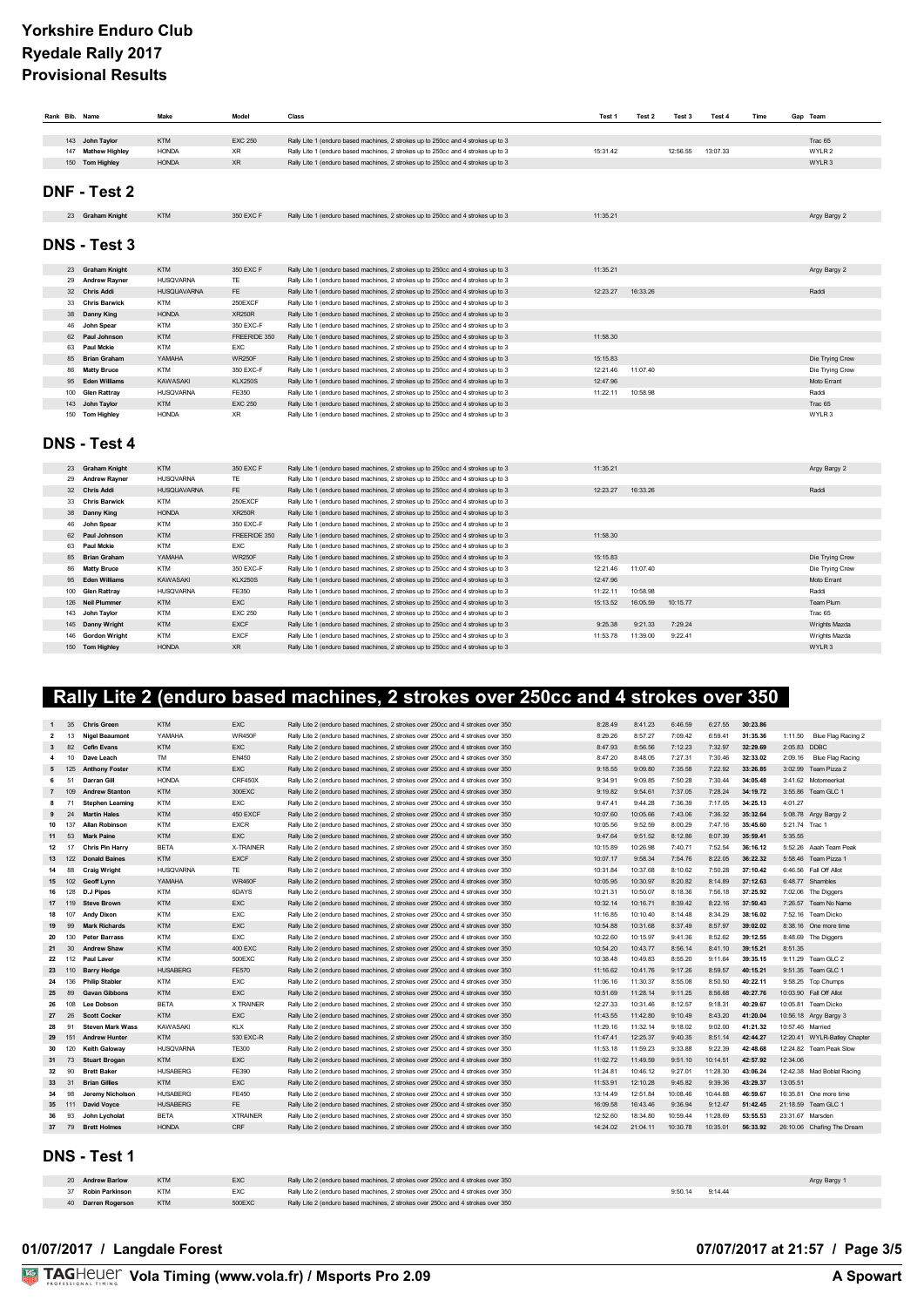| Rank Bib. Name |                        | Make              | Model           | Class                                                                            | Test 1   | Test 2 | Test 3   | Test 4   | Time | Gap Team          |
|----------------|------------------------|-------------------|-----------------|----------------------------------------------------------------------------------|----------|--------|----------|----------|------|-------------------|
|                |                        |                   |                 |                                                                                  |          |        |          |          |      |                   |
|                | 49 Leigh Ward          | <b>KTM</b>        | 300EXC          | Rally Lite 2 (enduro based machines, 2 strokes over 250cc and 4 strokes over 350 |          |        |          |          |      | Motomeerkat       |
| 61             | <b>Nigel Fox</b>       | <b>KTM</b>        | 300EXC          | Rally Lite 2 (enduro based machines, 2 strokes over 250cc and 4 strokes over 350 |          |        |          |          |      |                   |
|                | 65 Rob Keep            | SWM               | <b>RS500R</b>   | Rally Lite 2 (enduro based machines, 2 strokes over 250cc and 4 strokes over 350 |          |        |          |          |      |                   |
|                | 72 Steve Malone        | <b>KTM</b>        | <b>EXC</b>      | Rally Lite 2 (enduro based machines, 2 strokes over 250cc and 4 strokes over 350 |          |        |          |          |      |                   |
|                | 75 Tony Gardiner       | YAMAHA            | WR              | Rally Lite 2 (enduro based machines, 2 strokes over 250cc and 4 strokes over 350 |          |        |          |          |      |                   |
|                | 77 Tony Mullin         | SHERCO            | <b>ENDURO</b>   | Rally Lite 2 (enduro based machines, 2 strokes over 250cc and 4 strokes over 350 |          |        | 11:35.41 | 11:43.84 |      |                   |
| 80             | <b>Jeremy Dickens</b>  | <b>HUSQUVARNA</b> | 701 ENDURO      | Rally Lite 2 (enduro based machines, 2 strokes over 250cc and 4 strokes over 350 |          |        |          |          |      | Chafing The Dream |
| 81             | <b>Martin Holmes</b>   | <b>KTM</b>        | <b>EXC</b>      | Rally Lite 2 (enduro based machines, 2 strokes over 250cc and 4 strokes over 350 |          |        |          |          |      | Chafing The Dream |
|                | 87 Bryn Long           | <b>HUSABERG</b>   | <b>TC 300</b>   | Rally Lite 2 (enduro based machines, 2 strokes over 250cc and 4 strokes over 350 |          |        |          |          |      | Fall Off Allot    |
|                | 142 Graham Hardwick    | SUZUKI DRZ SM     | DRZ SM          | Rally Lite 2 (enduro based machines, 2 strokes over 250cc and 4 strokes over 350 |          |        |          |          |      | Trac 65           |
|                | DNS - Test 2           |                   |                 |                                                                                  |          |        |          |          |      |                   |
|                |                        |                   |                 |                                                                                  |          |        |          |          |      |                   |
|                | 20 Andrew Barlow       | <b>KTM</b>        | EXC             | Rally Lite 2 (enduro based machines, 2 strokes over 250cc and 4 strokes over 350 |          |        |          |          |      | Argy Bargy 1      |
| 37             | <b>Robin Parkinson</b> | <b>KTM</b>        | EXC             | Rally Lite 2 (enduro based machines, 2 strokes over 250cc and 4 strokes over 350 |          |        | 9:50.14  | 9:14.44  |      |                   |
| 40             | Darren Rogerson        | <b>KTM</b>        | 500EXC          | Rally Lite 2 (enduro based machines, 2 strokes over 250cc and 4 strokes over 350 |          |        |          |          |      |                   |
| 49             | Leigh Ward             | <b>KTM</b>        | 300EXC          | Rally Lite 2 (enduro based machines, 2 strokes over 250cc and 4 strokes over 350 |          |        |          |          |      | Motomeerkat       |
| 61             | <b>Nigel Fox</b>       | <b>KTM</b>        | 300EXC          | Rally Lite 2 (enduro based machines, 2 strokes over 250cc and 4 strokes over 350 |          |        |          |          |      |                   |
|                | 65 Rob Keep            | SWM               | <b>RS500R</b>   | Rally Lite 2 (enduro based machines, 2 strokes over 250cc and 4 strokes over 350 |          |        |          |          |      |                   |
|                | 72 Steve Malone        | KTM               | <b>EXC</b>      | Rally Lite 2 (enduro based machines, 2 strokes over 250cc and 4 strokes over 350 |          |        |          |          |      |                   |
|                | 75 Tony Gardiner       | YAMAHA            | <b>WR</b>       | Rally Lite 2 (enduro based machines, 2 strokes over 250cc and 4 strokes over 350 |          |        |          |          |      |                   |
| 77             | <b>Tony Mullin</b>     | SHERCO            | <b>ENDURO</b>   | Rally Lite 2 (enduro based machines, 2 strokes over 250cc and 4 strokes over 350 |          |        | 11:35.41 | 11:43.84 |      |                   |
| 80             | <b>Jeremy Dickens</b>  | <b>HUSQUVARNA</b> | 701 ENDURO      | Rally Lite 2 (enduro based machines, 2 strokes over 250cc and 4 strokes over 350 |          |        |          |          |      | Chafing The Dream |
|                | 81 Martin Holmes       | <b>KTM</b>        | <b>EXC</b>      | Rally Lite 2 (enduro based machines, 2 strokes over 250cc and 4 strokes over 350 |          |        |          |          |      | Chafing The Dream |
|                |                        | <b>HUSABERG</b>   | <b>TC 300</b>   | Rally Lite 2 (enduro based machines, 2 strokes over 250cc and 4 strokes over 350 |          |        |          |          |      | Fall Off Allot    |
|                | 87 Bryn Long           |                   | <b>XTRAINER</b> |                                                                                  | 15:44.13 |        | 13:28.29 | 14:52.50 |      |                   |
| 92             | <b>Susan Wass</b>      | <b>BETA</b>       |                 | Rally Lite 2 (enduro based machines, 2 strokes over 250cc and 4 strokes over 350 |          |        |          |          |      | Married           |
|                | 104 Nick Dayman        | <b>GAS GAS</b>    | EC300           | Rally Lite 2 (enduro based machines, 2 strokes over 250cc and 4 strokes over 350 | 12:46.83 |        | 10:10.86 |          |      | Sparrow           |
|                | 115 Ian Linsell        | SHERCO            | SEF-R           | Rally Lite 2 (enduro based machines, 2 strokes over 250cc and 4 strokes over 350 | 10:44.07 |        | 8:17.79  | 8:37.10  |      | Team Granby       |
|                | 131 Eddie Osborne      | <b>HONDA</b>      | CRF450X         | Rally Lite 2 (enduro based machines, 2 strokes over 250cc and 4 strokes over 350 | 13:39.39 |        | 9:36.47  | 9:57.52  |      | The Jap Eyes      |
|                | 134 KevinSmith         | <b>KTM</b>        | <b>EXC</b>      | Rally Lite 2 (enduro based machines, 2 strokes over 250cc and 4 strokes over 350 | 12:58.24 |        |          |          |      | Top Chumps        |
|                | 141 Nicholas Lawson    | <b>KTM</b>        | EXC             | Rally Lite 2 (enduro based machines, 2 strokes over 250cc and 4 strokes over 350 | 20:23.30 |        |          |          |      | Trac 2            |
|                | 142 Graham Hardwick    | SUZUKI DRZ SM     | DRZ SM          | Rally Lite 2 (enduro based machines, 2 strokes over 250cc and 4 strokes over 350 |          |        |          |          |      | Trac 65           |
|                | DNF - Test 2           |                   |                 |                                                                                  |          |        |          |          |      |                   |
|                | 36 Colin Revels        | YAMAHA            | WRF             | Rally Lite 2 (enduro based machines, 2 strokes over 250cc and 4 strokes over 350 | 11:09.02 |        |          |          |      |                   |
| 52             | <b>Mark Head</b>       | <b>HUSABERG</b>   | FE390           | Rally Lite 2 (enduro based machines, 2 strokes over 250cc and 4 strokes over 350 | 11:37.29 |        | 9:49.18  | 9:52.40  |      |                   |
|                | DNS - Test 3           |                   |                 |                                                                                  |          |        |          |          |      |                   |
|                | 20 Andrew Barlow       | <b>KTM</b>        | EXC             | Rally Lite 2 (enduro based machines, 2 strokes over 250cc and 4 strokes over 350 |          |        |          |          |      | Argy Bargy 1      |
| 36             | <b>Colin Revels</b>    | YAMAHA            | WRF             | Rally Lite 2 (enduro based machines, 2 strokes over 250cc and 4 strokes over 350 | 11:09.02 |        |          |          |      |                   |
|                | 40 Darren Rogerson     | <b>KTM</b>        | 500EXC          | Rally Lite 2 (enduro based machines, 2 strokes over 250cc and 4 strokes over 350 |          |        |          |          |      |                   |
| 49             | Leigh Ward             | <b>KTM</b>        | 300EXC          | Rally Lite 2 (enduro based machines, 2 strokes over 250cc and 4 strokes over 350 |          |        |          |          |      | Motomeerkat       |
|                | 61 Nigel Fox           | <b>KTM</b>        | 300EXC          | Rally Lite 2 (enduro based machines, 2 strokes over 250cc and 4 strokes over 350 |          |        |          |          |      |                   |
| 65             | <b>Rob Keep</b>        | SWM               | <b>RS500R</b>   | Rally Lite 2 (enduro based machines, 2 strokes over 250cc and 4 strokes over 350 |          |        |          |          |      |                   |
|                | 72 Steve Malone        | KTM               | <b>EXC</b>      | Rally Lite 2 (enduro based machines, 2 strokes over 250cc and 4 strokes over 350 |          |        |          |          |      |                   |
|                | 75 Tony Gardiner       | YAMAHA            | <b>WR</b>       | Rally Lite 2 (enduro based machines, 2 strokes over 250cc and 4 strokes over 350 |          |        |          |          |      |                   |
|                | 80 Jeremy Dickens      | <b>HUSQUVARNA</b> | 701 ENDURO      | Rally Lite 2 (enduro based machines, 2 strokes over 250cc and 4 strokes over 350 |          |        |          |          |      | Chafing The Dream |
| 81             | <b>Martin Holmes</b>   | <b>KTM</b>        | <b>EXC</b>      | Rally Lite 2 (enduro based machines, 2 strokes over 250cc and 4 strokes over 350 |          |        |          |          |      | Chafing The Dream |
| 87             | <b>Bryn Long</b>       | <b>HUSABERG</b>   | <b>TC 300</b>   | Rally Lite 2 (enduro based machines, 2 strokes over 250cc and 4 strokes over 350 |          |        |          |          |      | Fall Off Allot    |
|                | 134 KevinSmith         | <b>KTM</b>        | EXC             | Rally Lite 2 (enduro based machines, 2 strokes over 250cc and 4 strokes over 350 | 12:58.24 |        |          |          |      | Top Chumps        |
|                | 141 Nicholas Lawson    | <b>KTM</b>        | <b>EXC</b>      | Rally Lite 2 (enduro based machines, 2 strokes over 250cc and 4 strokes over 350 | 20:23.30 |        |          |          |      | Trac 2            |
|                | 142 Graham Hardwick    | SUZUKI DRZ SM     | DRZ SM          | Rally Lite 2 (enduro based machines, 2 strokes over 250cc and 4 strokes over 350 |          |        |          |          |      | Trac 65           |
|                |                        |                   |                 |                                                                                  |          |        |          |          |      |                   |
|                | <b>DNS - Test 4</b>    |                   |                 |                                                                                  |          |        |          |          |      |                   |

| 20 | <b>Andrew Barlow</b>  | <b>KTM</b>        | <b>EXC</b>    | Rally Lite 2 (enduro based machines, 2 strokes over 250cc and 4 strokes over 350 |          |         |          | Argy Bargy 1      |
|----|-----------------------|-------------------|---------------|----------------------------------------------------------------------------------|----------|---------|----------|-------------------|
| 36 | <b>Colin Revels</b>   | YAMAHA            | WRF           | Rally Lite 2 (enduro based machines, 2 strokes over 250cc and 4 strokes over 350 | 11:09.02 |         |          |                   |
|    | 40 Darren Rogerson    | <b>KTM</b>        | 500EXC        | Rally Lite 2 (enduro based machines, 2 strokes over 250cc and 4 strokes over 350 |          |         |          |                   |
| 44 | John Bubb             | <b>KTM</b>        | <b>EXC</b>    | Rally Lite 2 (enduro based machines, 2 strokes over 250cc and 4 strokes over 350 | 9:28.91  | 9:22.36 | 7:53.19  |                   |
|    | 49 Leigh Ward         | <b>KTM</b>        | 300EXC        | Rally Lite 2 (enduro based machines, 2 strokes over 250cc and 4 strokes over 350 |          |         |          | Motomeerkat       |
| 61 | <b>Nigel Fox</b>      | <b>KTM</b>        | 300EXC        | Rally Lite 2 (enduro based machines, 2 strokes over 250cc and 4 strokes over 350 |          |         |          |                   |
|    | 65 Rob Keep           | SWM               | <b>RS500R</b> | Rally Lite 2 (enduro based machines, 2 strokes over 250cc and 4 strokes over 350 |          |         |          |                   |
|    | 72 Steve Malone       | <b>KTM</b>        | <b>EXC</b>    | Rally Lite 2 (enduro based machines, 2 strokes over 250cc and 4 strokes over 350 |          |         |          |                   |
|    | 75 Tony Gardiner      | YAMAHA            | <b>WR</b>     | Rally Lite 2 (enduro based machines, 2 strokes over 250cc and 4 strokes over 350 |          |         |          |                   |
| 80 | <b>Jeremy Dickens</b> | <b>HUSQUVARNA</b> | 701 ENDURO    | Rally Lite 2 (enduro based machines, 2 strokes over 250cc and 4 strokes over 350 |          |         |          | Chafing The Dream |
| 81 | <b>Martin Holmes</b>  | <b>KTM</b>        | <b>EXC</b>    | Rally Lite 2 (enduro based machines, 2 strokes over 250cc and 4 strokes over 350 |          |         |          | Chafing The Dream |
| 87 | Bryn Long             | <b>HUSABERG</b>   | <b>TC 300</b> | Rally Lite 2 (enduro based machines, 2 strokes over 250cc and 4 strokes over 350 |          |         |          | Fall Off Allot    |
|    | 104 Nick Dayman       | <b>GAS GAS</b>    | EC300         | Rally Lite 2 (enduro based machines, 2 strokes over 250cc and 4 strokes over 350 | 12:46.83 |         | 10:10.86 | Sparrow           |
|    | 134 KevinSmith        | <b>KTM</b>        | <b>EXC</b>    | Rally Lite 2 (enduro based machines, 2 strokes over 250cc and 4 strokes over 350 | 12:58.24 |         |          | Top Chumps        |
|    | 141 Nicholas Lawson   | <b>KTM</b>        | <b>EXC</b>    | Rally Lite 2 (enduro based machines, 2 strokes over 250cc and 4 strokes over 350 | 20:23.30 |         |          | Trac 2            |
|    | 142 Graham Hardwick   | SUZUKI DRZ SM     | DRZ SM        | Rally Lite 2 (enduro based machines, 2 strokes over 250cc and 4 strokes over 350 |          |         |          | Trac 65           |

# **Trail/ Twin Cylinder ( trail bikes as described by the manufacturer, or twin cyl**

| $\mathbf{1}$       | David Watson          | <b>BMW</b>       | HP2       | Trail/ Twin Cylinder (trail bikes as described by the manufacturer, or twin cyl                 | 9:19.29  | 9:13.58  | 7:33.83  | 7:19.15  | 33:25.85   |          | Argy Bargy 2 |
|--------------------|-----------------------|------------------|-----------|-------------------------------------------------------------------------------------------------|----------|----------|----------|----------|------------|----------|--------------|
|                    | <b>Hayden Rushton</b> | <b>CCM</b>       | GP450     | Trail/ Twin Cylinder (trail bikes as described by the manufacturer, or twin cyl                 | 9:45.17  | 10:01.56 | 8:17.42  | 8:05.63  | 36:09.78   | 2:43.93  |              |
| $\mathbf{3}$<br>54 | <b>Mark Sigrist</b>   | <b>HUSQVARNA</b> | <b>XC</b> | Trail/ Twin Cylinder (trail bikes as described by the manufacturer, or twin cyl                 | 11:58.23 | 13:36.36 | 9:50.66  | 10:34.48 | 45:59.73   | 12:33.88 |              |
|                    | <b>Glen Corbett</b>   | <b>HONDA</b>     |           | XRV AFRICA TWIN Trail/ Twin Cylinder (trail bikes as described by the manufacturer, or twin cyl | 12:07.58 | 44:41.51 | 12:10.09 | 10:42.76 | 1h19:41.94 | 46:16.09 |              |
|                    | <b>DNS - Test 1</b>   |                  |           |                                                                                                 |          |          |          |          |            |          |              |
|                    | 144 Stewart Bunton    | <b>KTM</b>       | 300 EXC   | Trail/ Twin Cylinder (trail bikes as described by the manufacturer, or twin cyl                 |          |          |          |          |            |          | Trac 65      |
|                    | <b>DNS - Test 2</b>   |                  |           |                                                                                                 |          |          |          |          |            |          |              |
|                    | 117 Edward Battye     | YAMAHA           | WRF       | Trail/ Twin Cylinder (trail bikes as described by the manufacturer, or twin cyl                 | 11:45.04 |          | 9:14.50  | 9:13.04  |            |          | Team No Name |
|                    |                       |                  |           |                                                                                                 |          |          |          |          |            |          |              |

#### **01/07/2017 / Langdale Forest 07/07/2017 at 21:57 / Page 4/5**